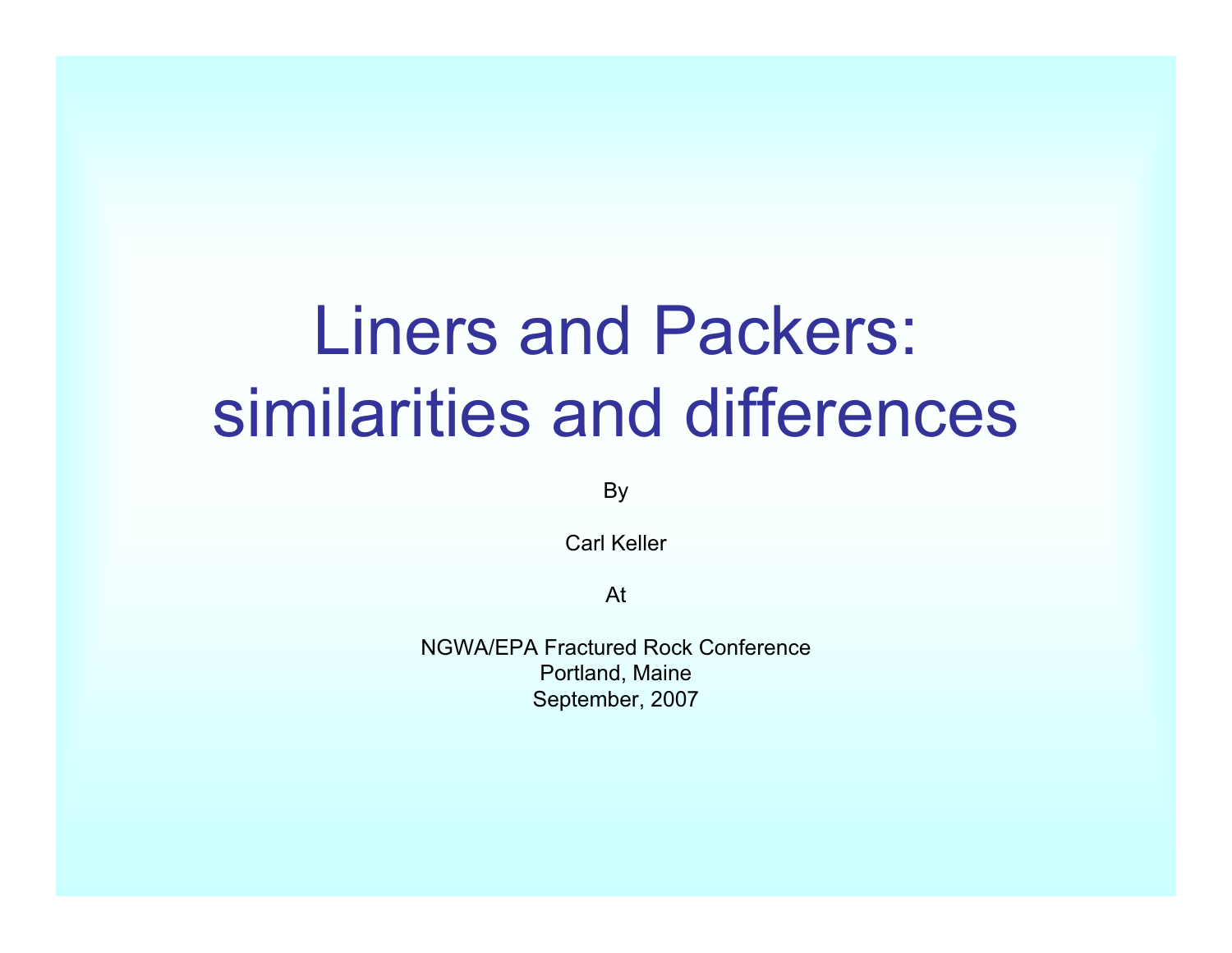#### More explicitly:

A comparison of the flexible liner method and the straddle packer method of hydraulic conductivity measurement.

A comparison of the concept and theory rather than an extensive comparison of the results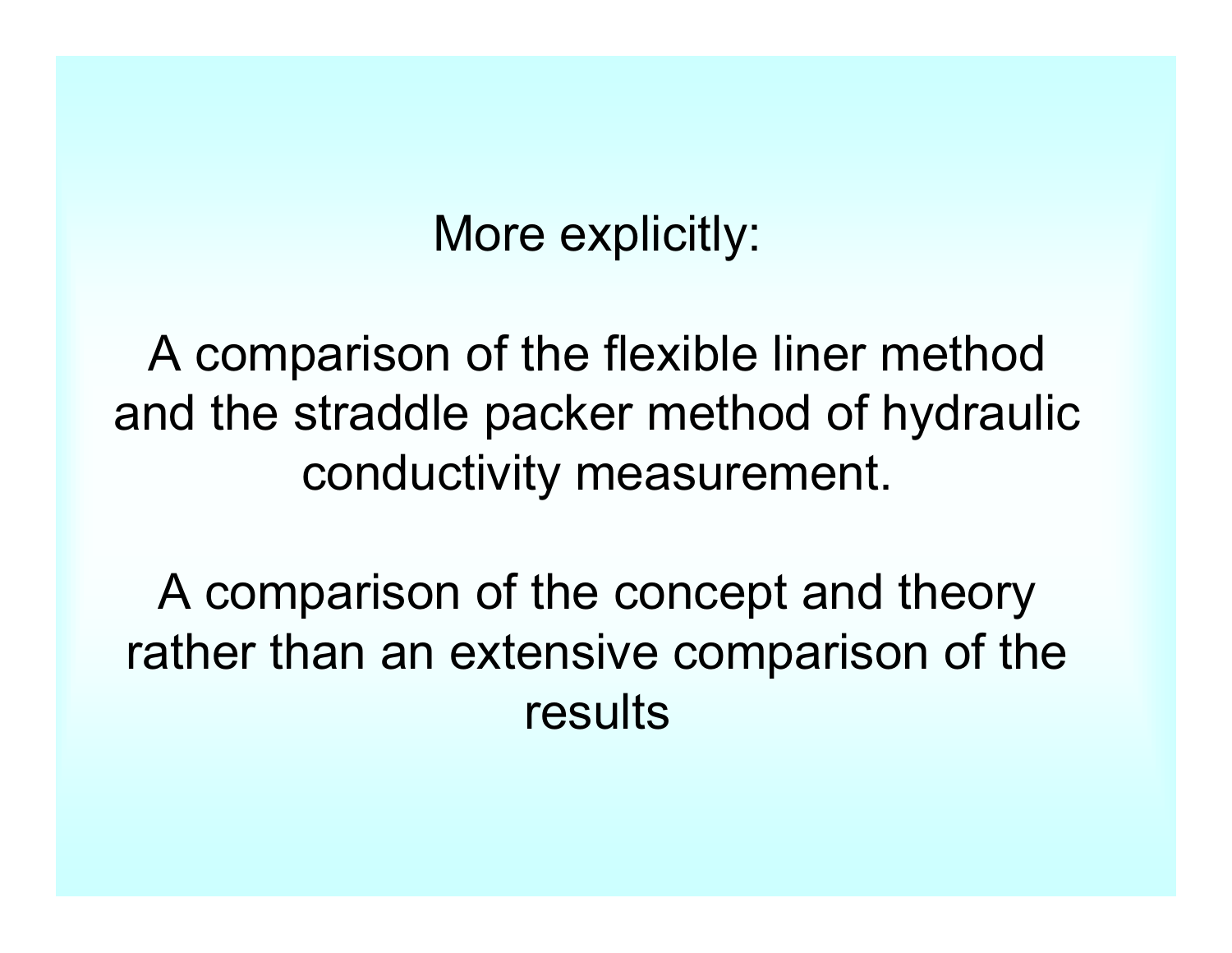# **Topics**

- •Hydraulic conductivity profiling objectives
- The liner approach
- The straddle packer approach
- Method similarities
- Method differences
- •Comparison of results
- Conclusion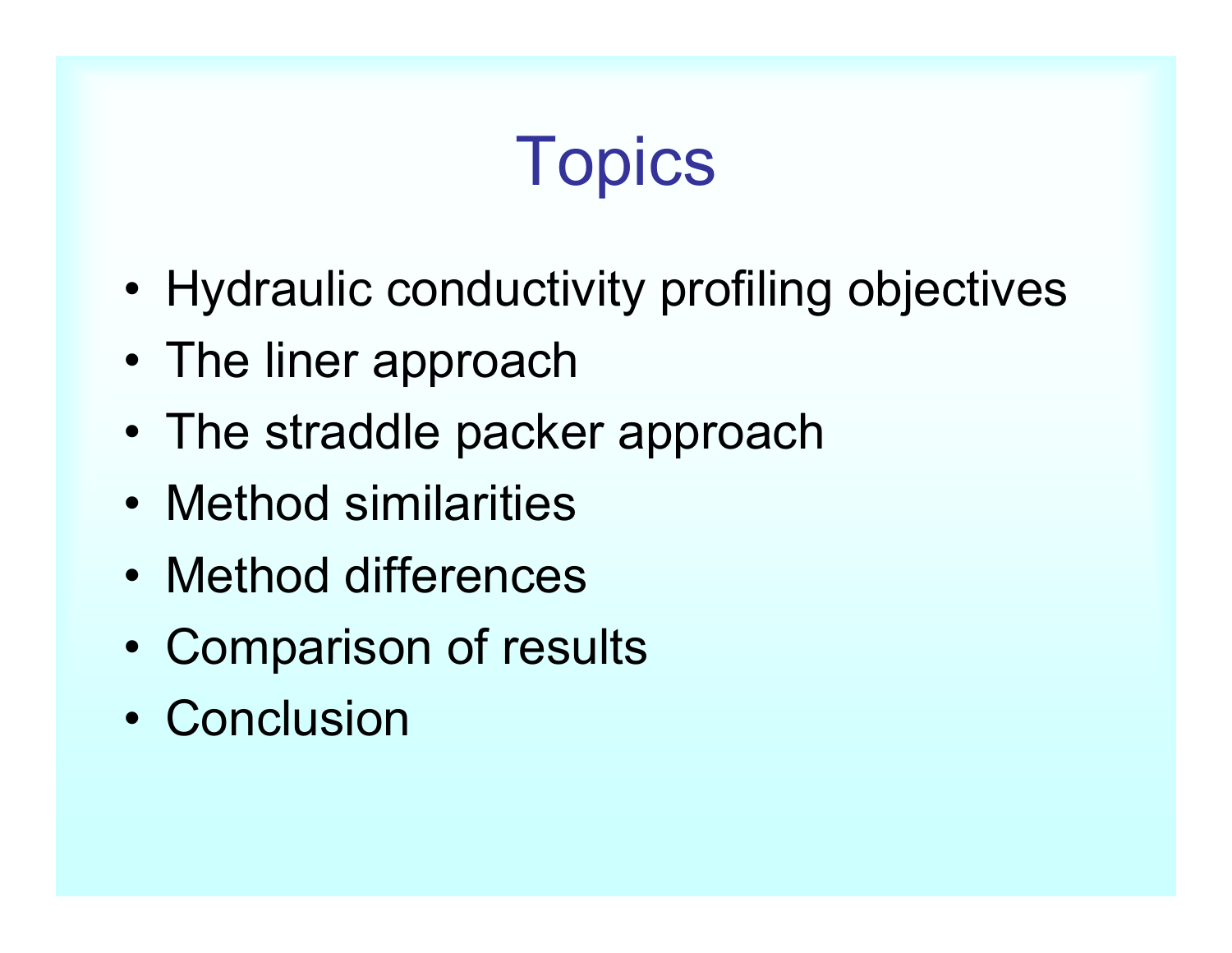#### The objective of the measurements

- • Primary objective: map the flow paths in both location and flow capacity as they intersect the borehole and are relevant to the local transport of water and contaminants
- • A second objective of some packer testing is mapping of contaminant distribution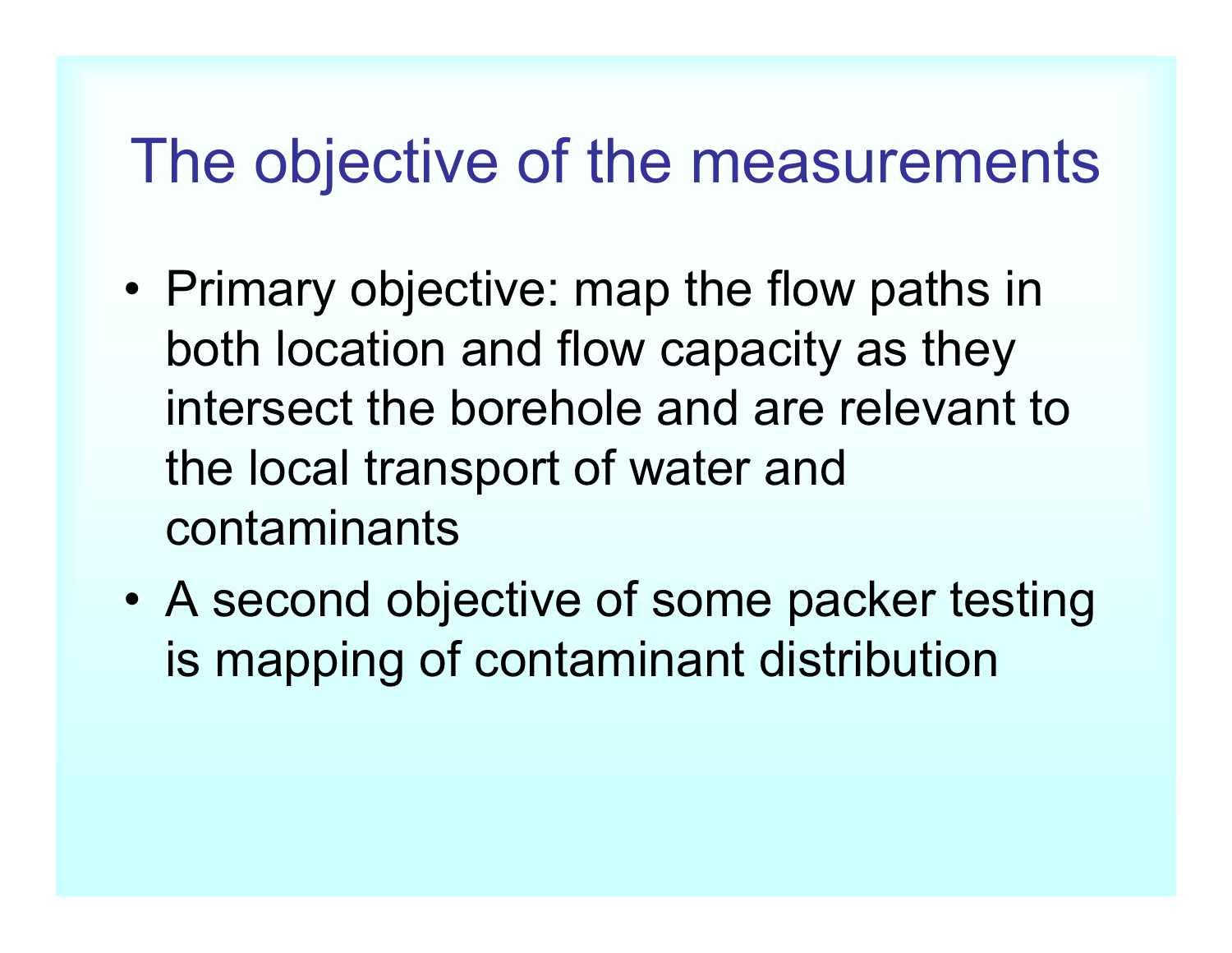#### How the liner works

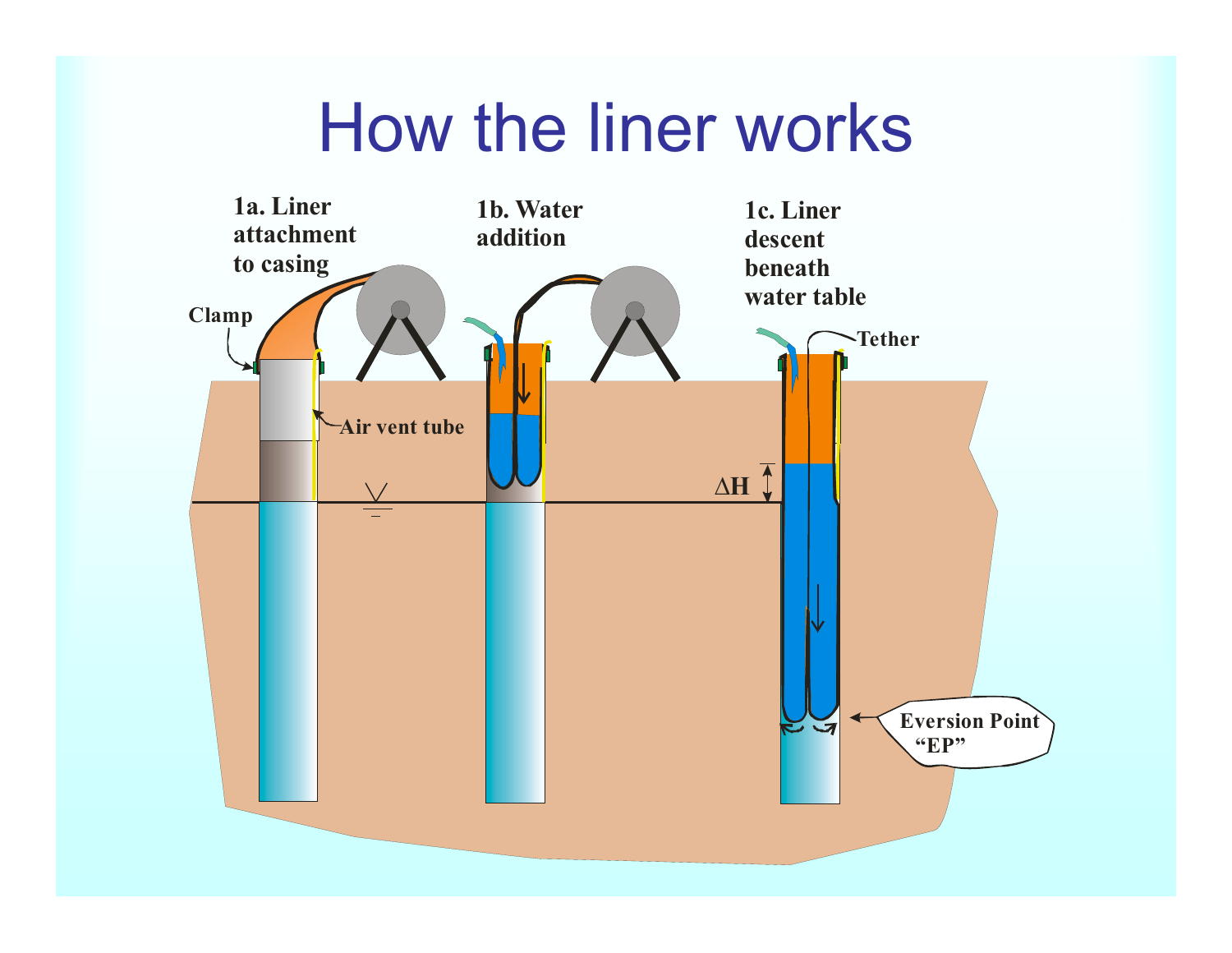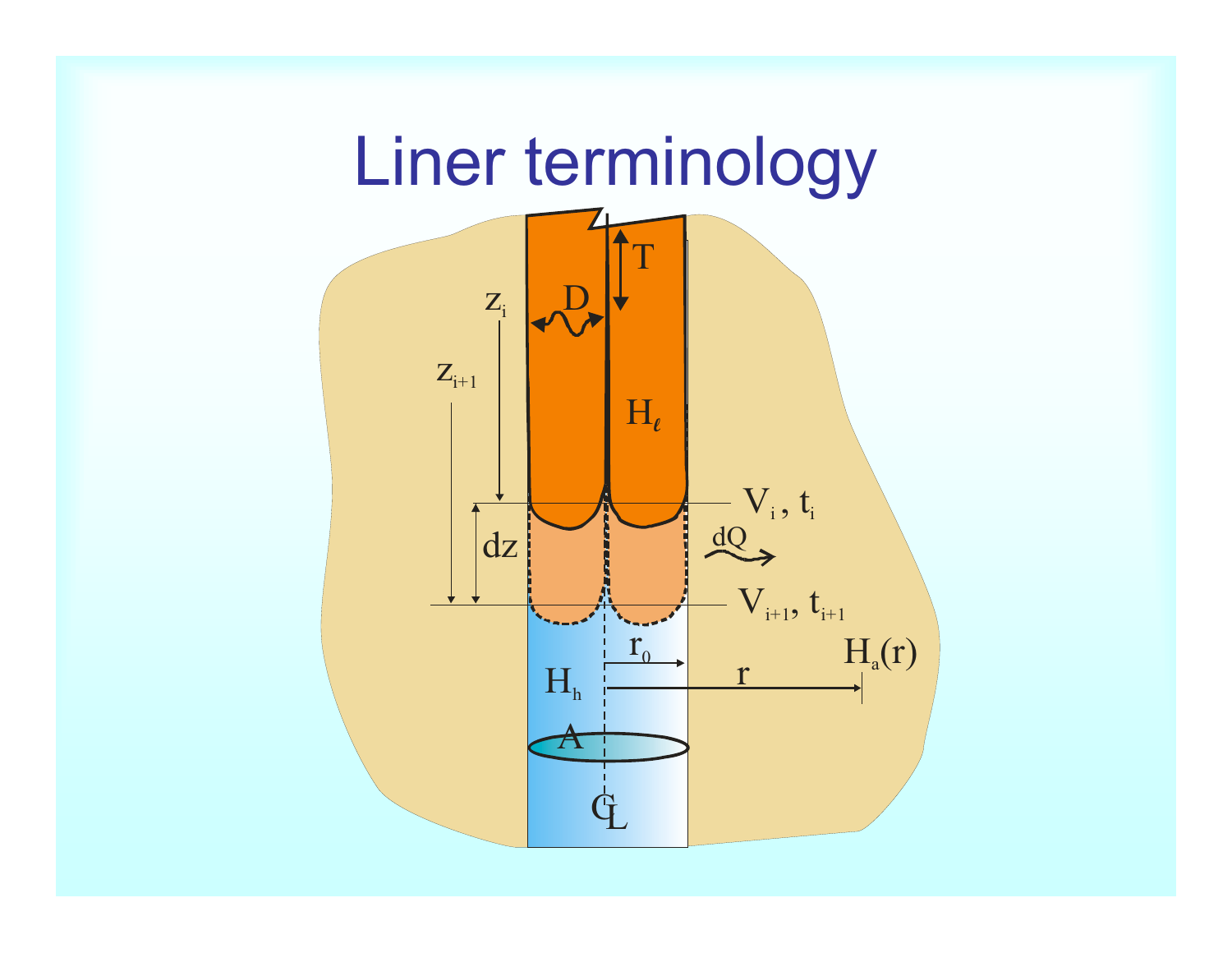#### How the straddle packer works

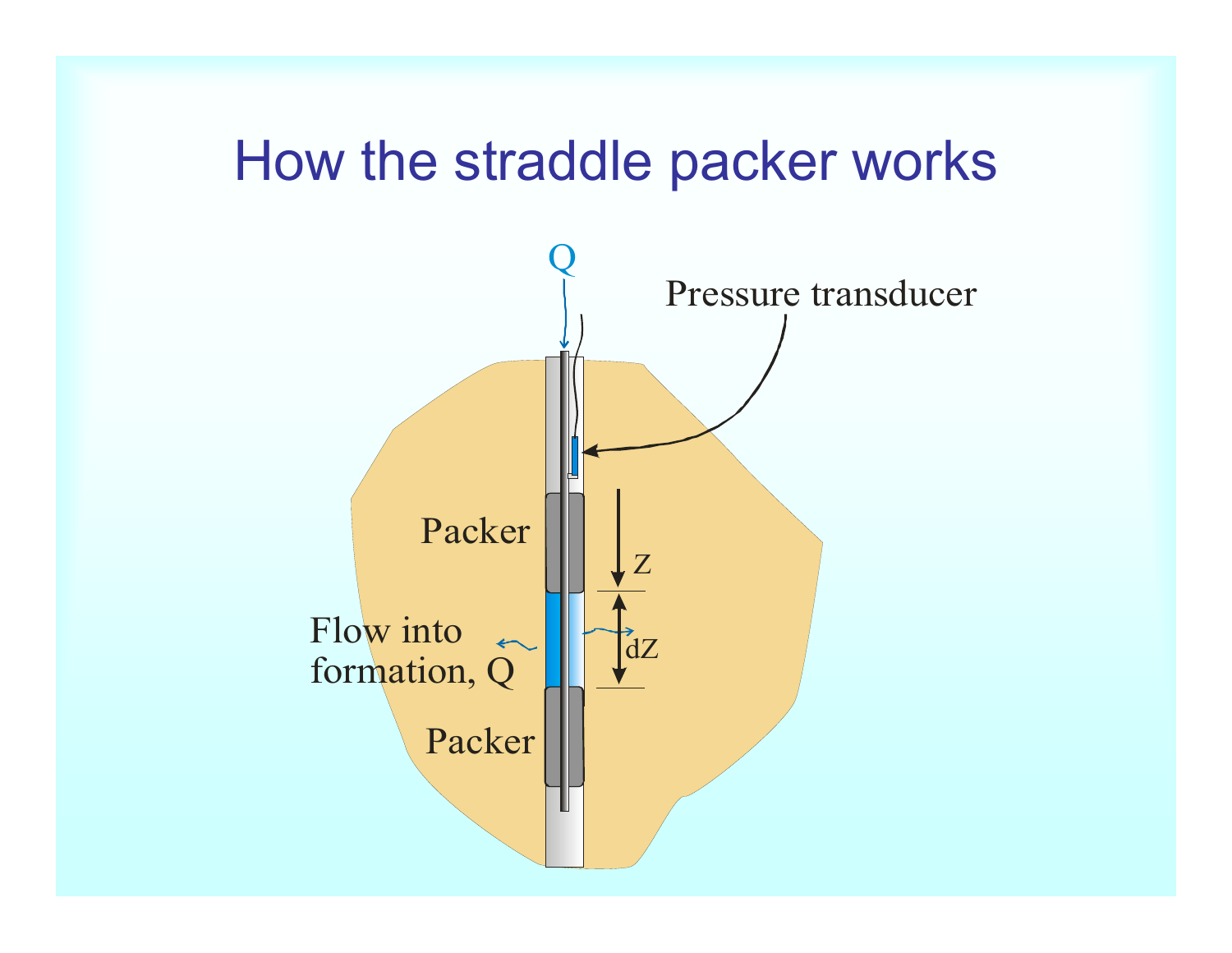#### Calculation of conductivity/transmissivity is exactly the same for both methods

Transmissivity = dZ *x* Conductivity  $=Q \ln(r/r_0)/(2 \pi)$ But, for packers,  $Q$  = measured flow rate at surface, and

dZ is the packer spacing.

For the liner,  $Q = dQ_i = dV_i$  x Area of hole, and  $dZ=dZ_i$  is the distance traveled by the liner in one time step.  $dV_i = V_i - V_{i+1}$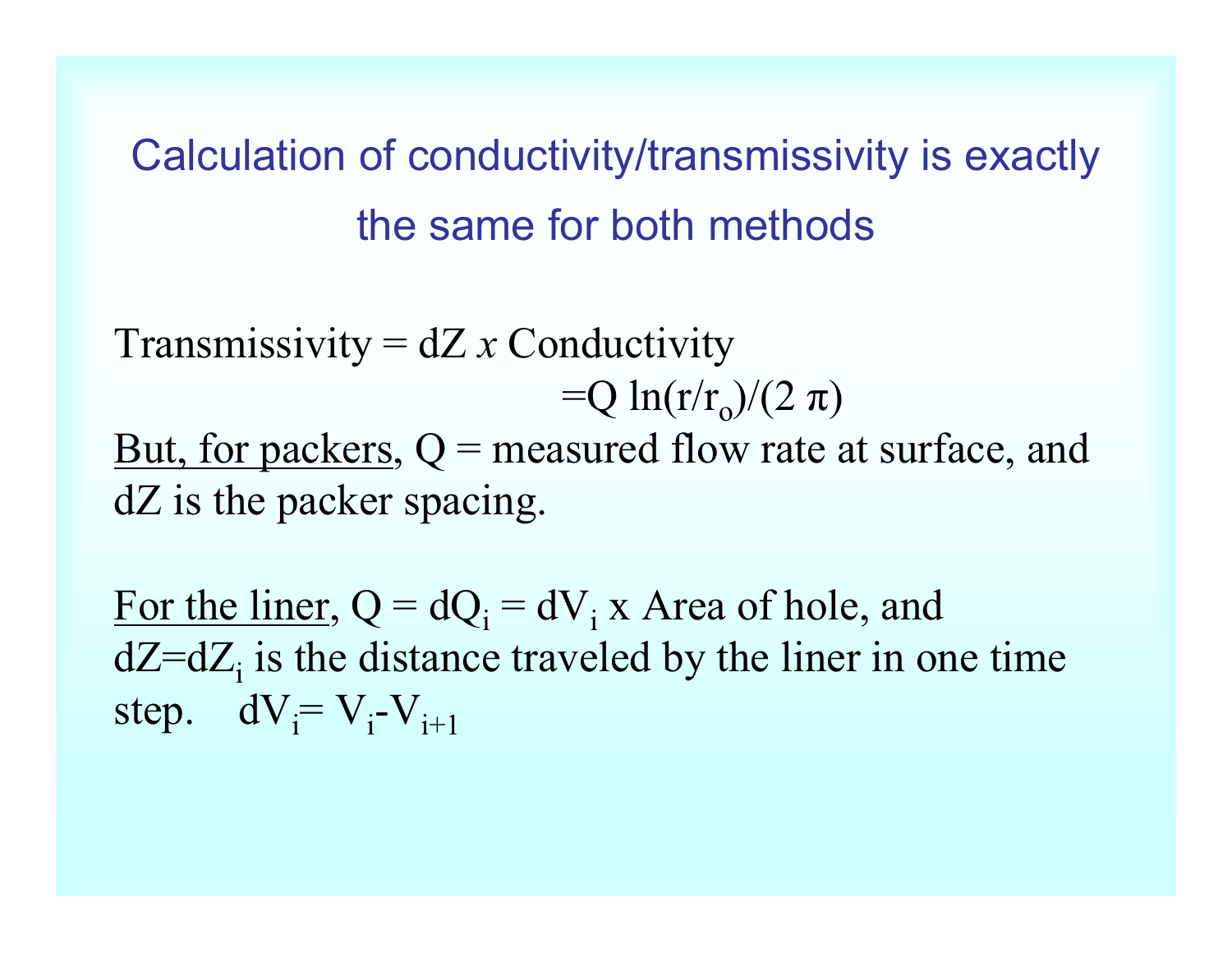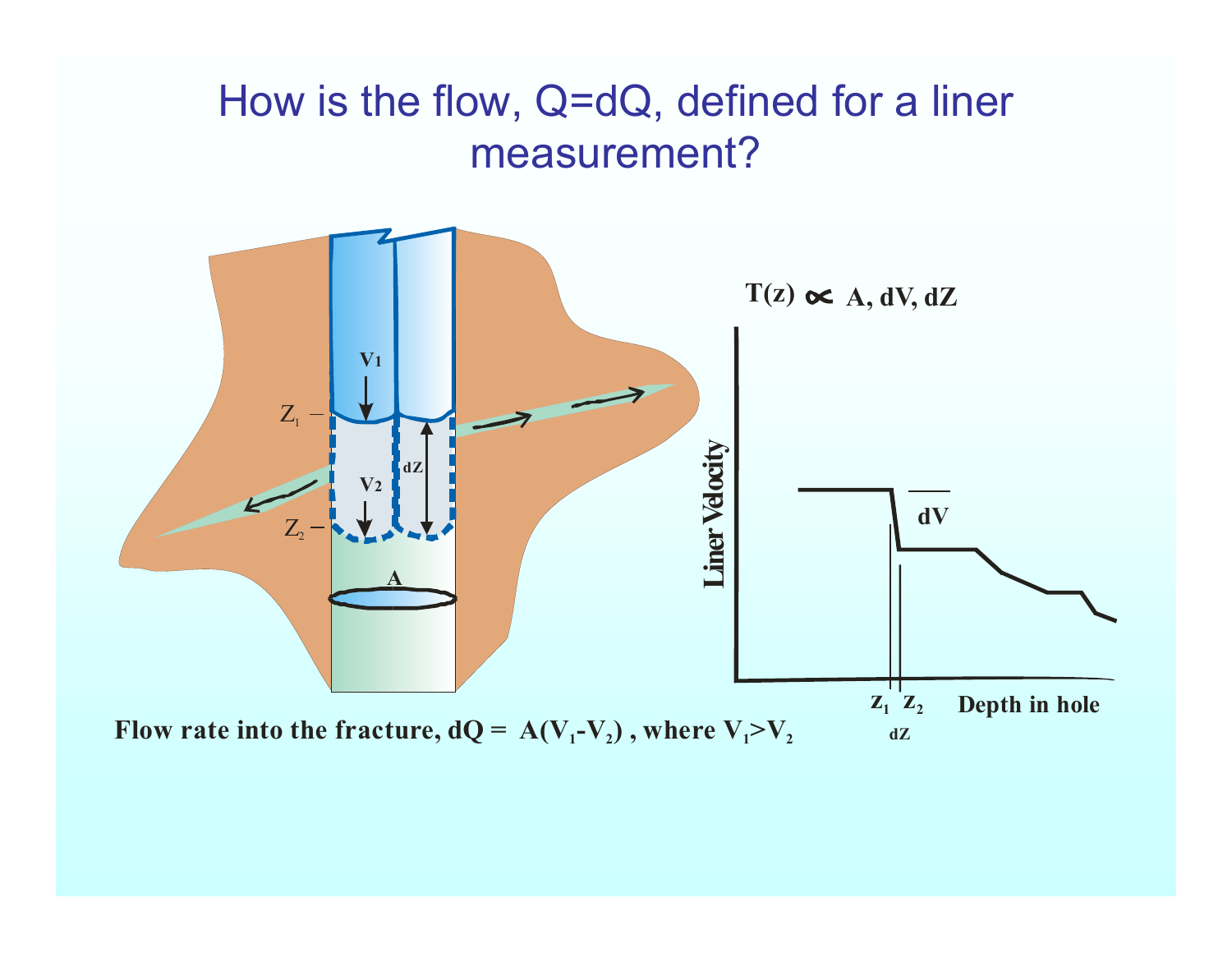#### The flow fields of the two methods

**The liner flow fiel d**



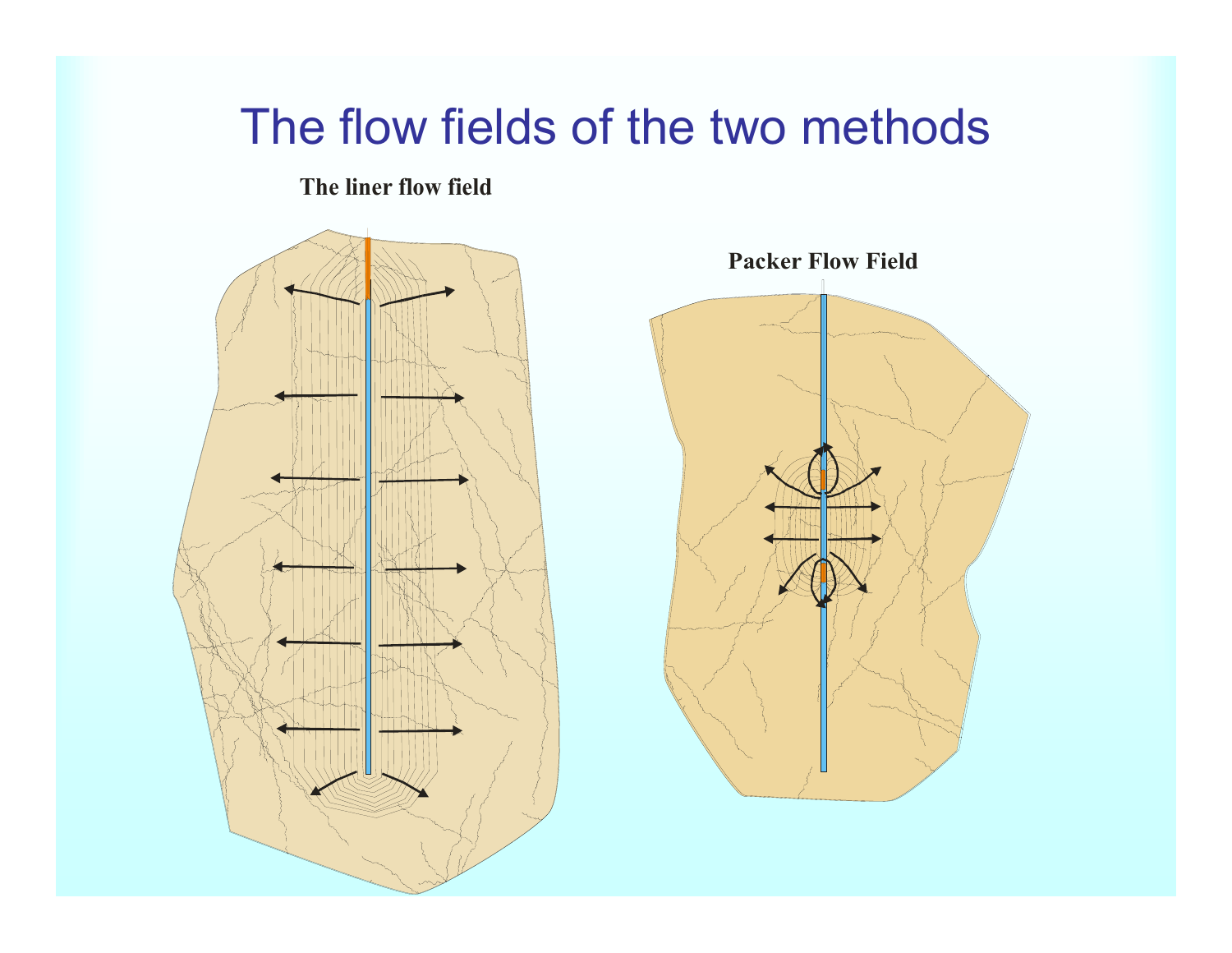

The packers have several potential leakage paths into the open borehole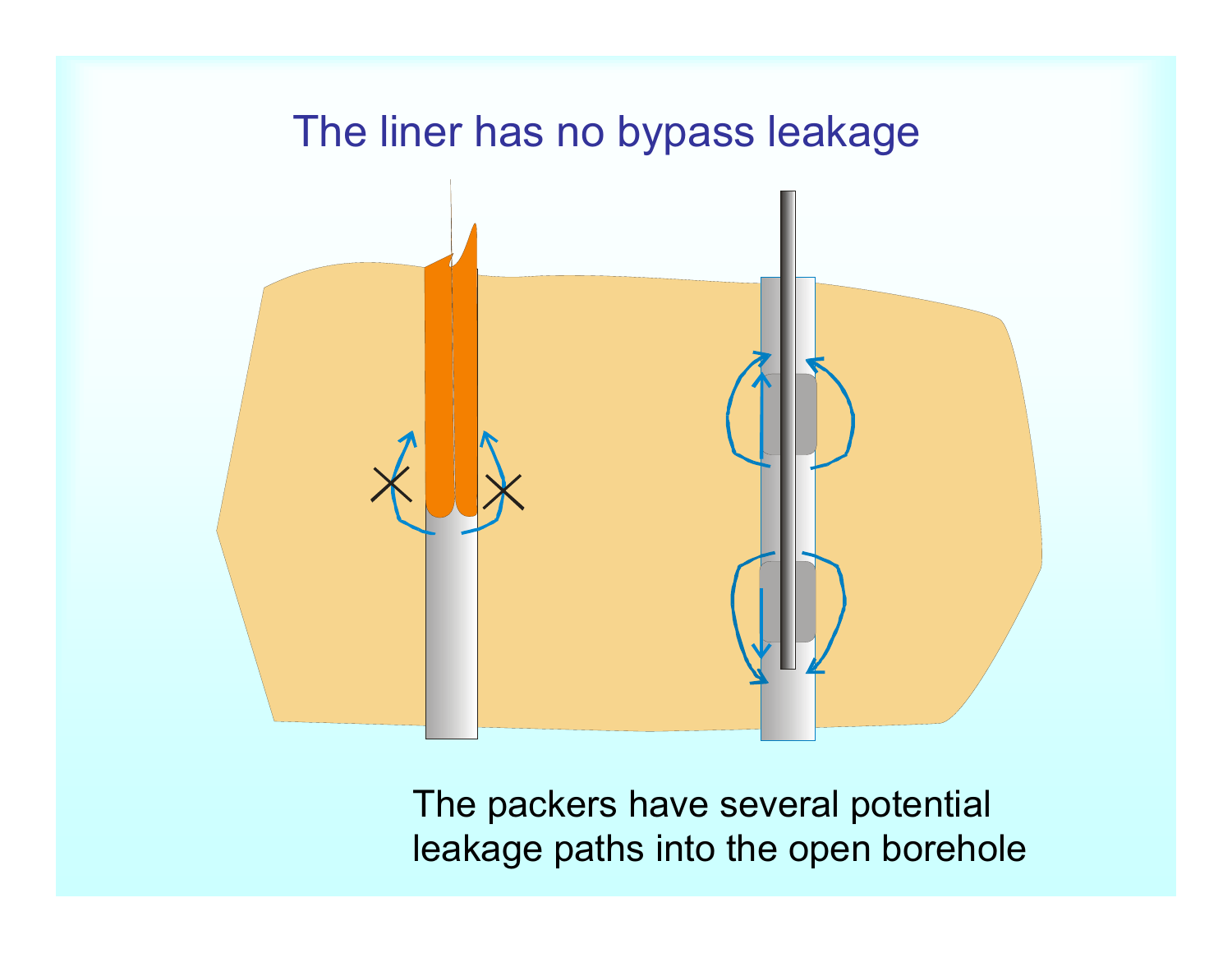#### Spatial resolution:

- • The packer resolution is that of the packer spacing.
- • The liner spatial resolution is that of the distance traveled in 2 seconds. That is  $~1.0 - .05$  ft. typically.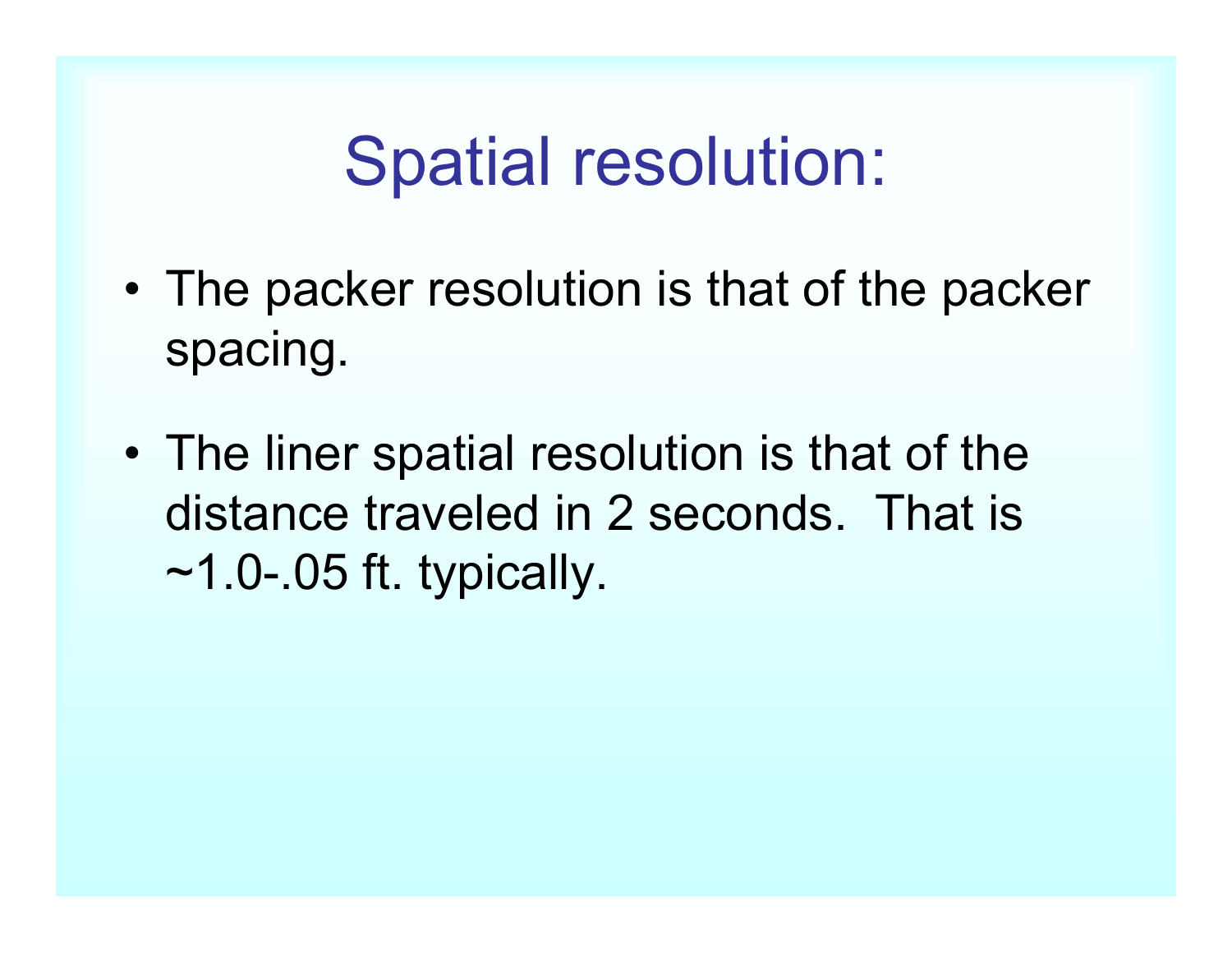The liner transient to steady state can prevent the measurement of a short part of the hole

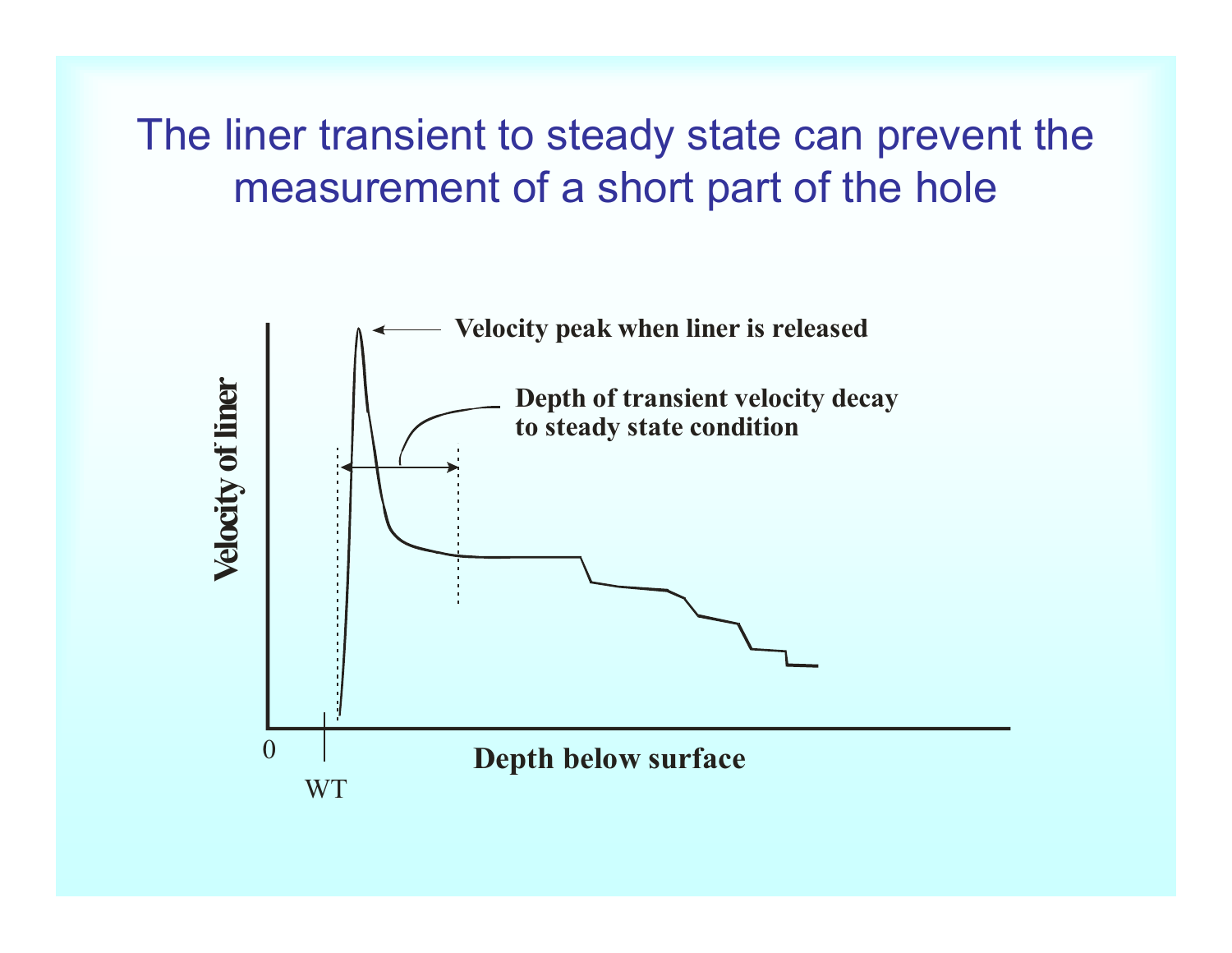#### Transmissivity resolution:

- Packers have potentially much better resolution of very low transmissivity
- • Liner resolution is about 0.1-1% of the borehole transmissivity below the liner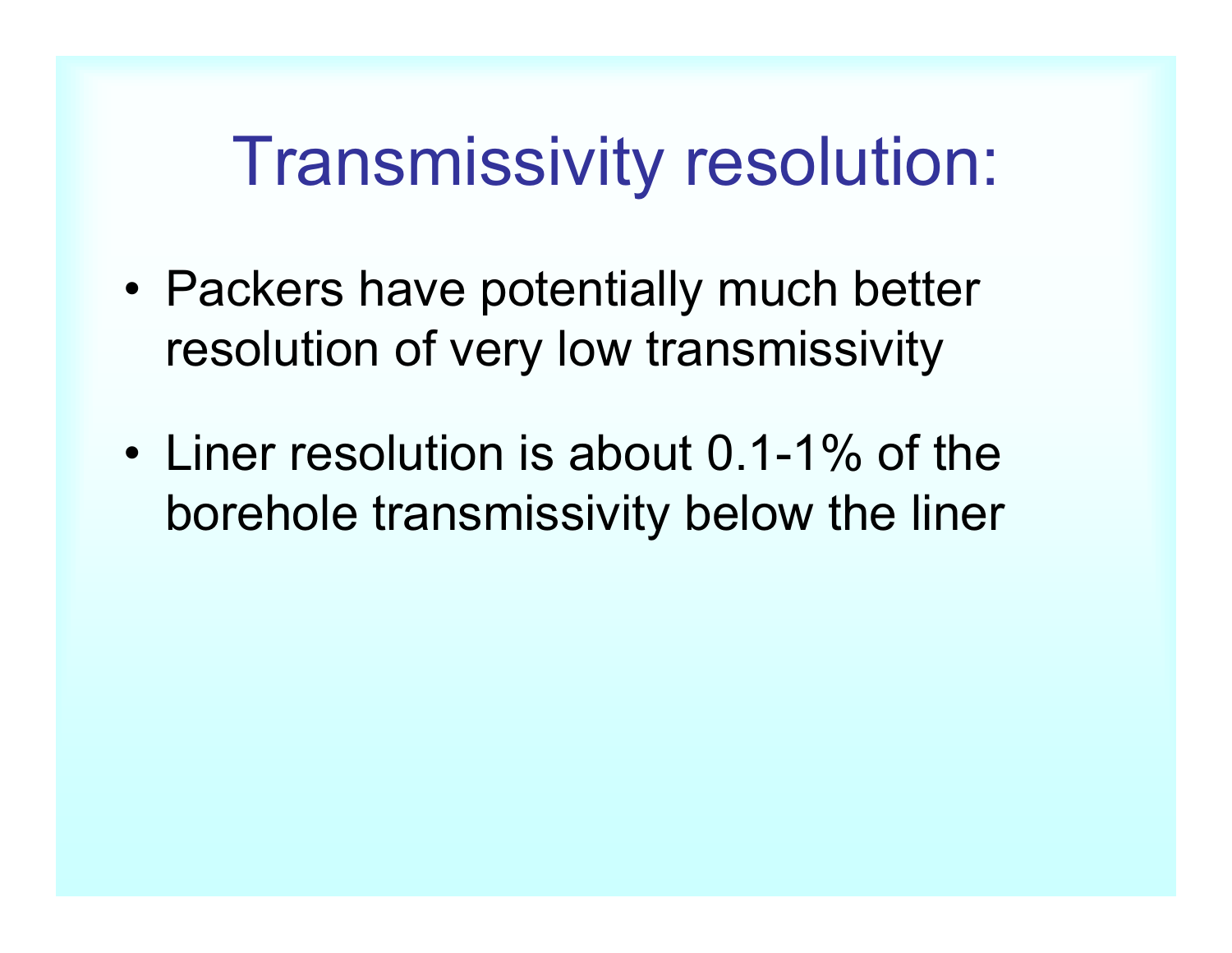#### Head measurements

- Packers can be used to measure the head distribution.
- Liners are not normally used to measure head. (That is left to the flexible liner multi level measurement system.)
- Liners have been used to measure head profiles, but only where large head differences exist in a borehole.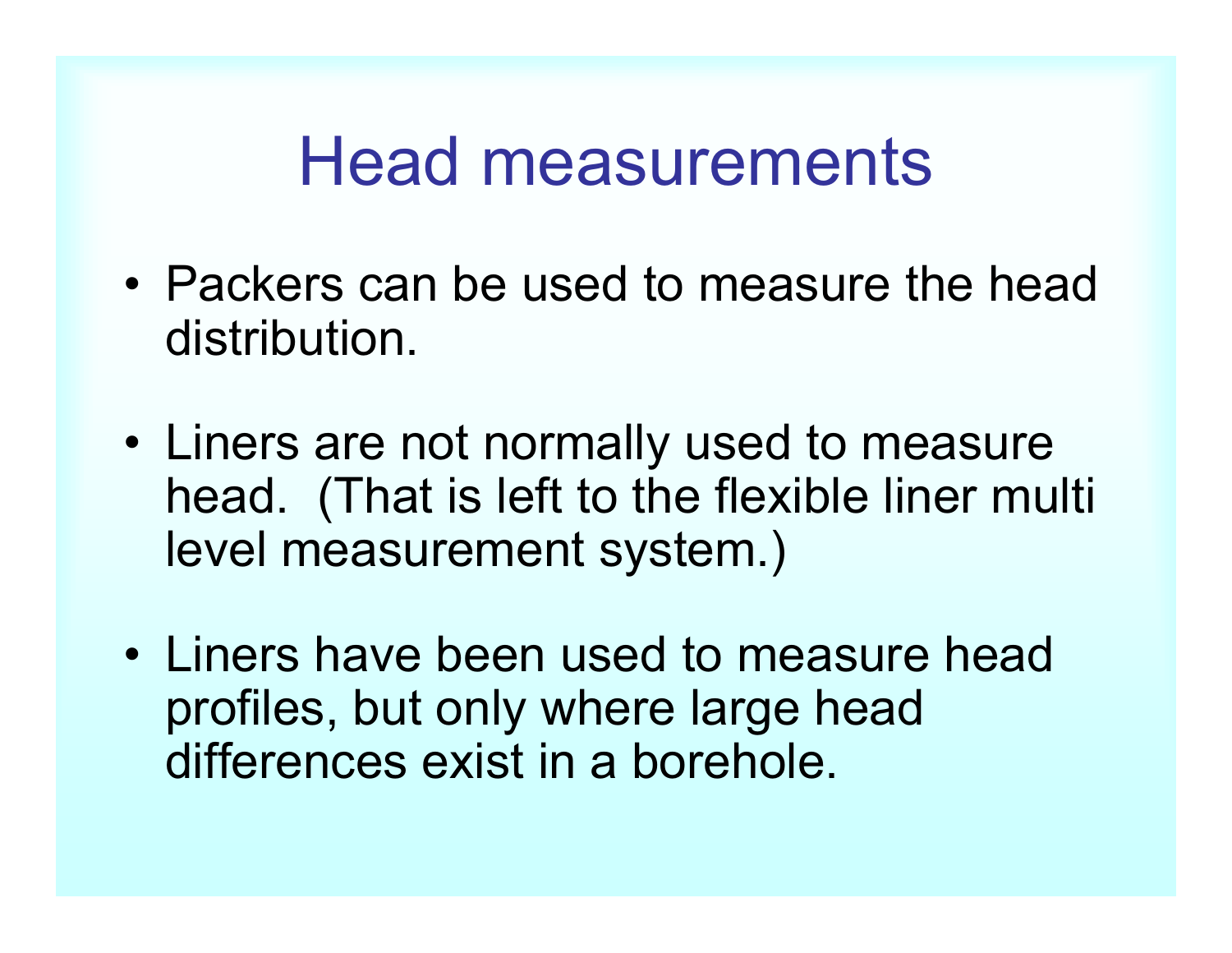## Sampling capability

- • Straddle packers can be used to collect ground water samples (But, still susceptible to leakage effects and open borehole effects)
- • Profiling liners can not collect a ground water sample.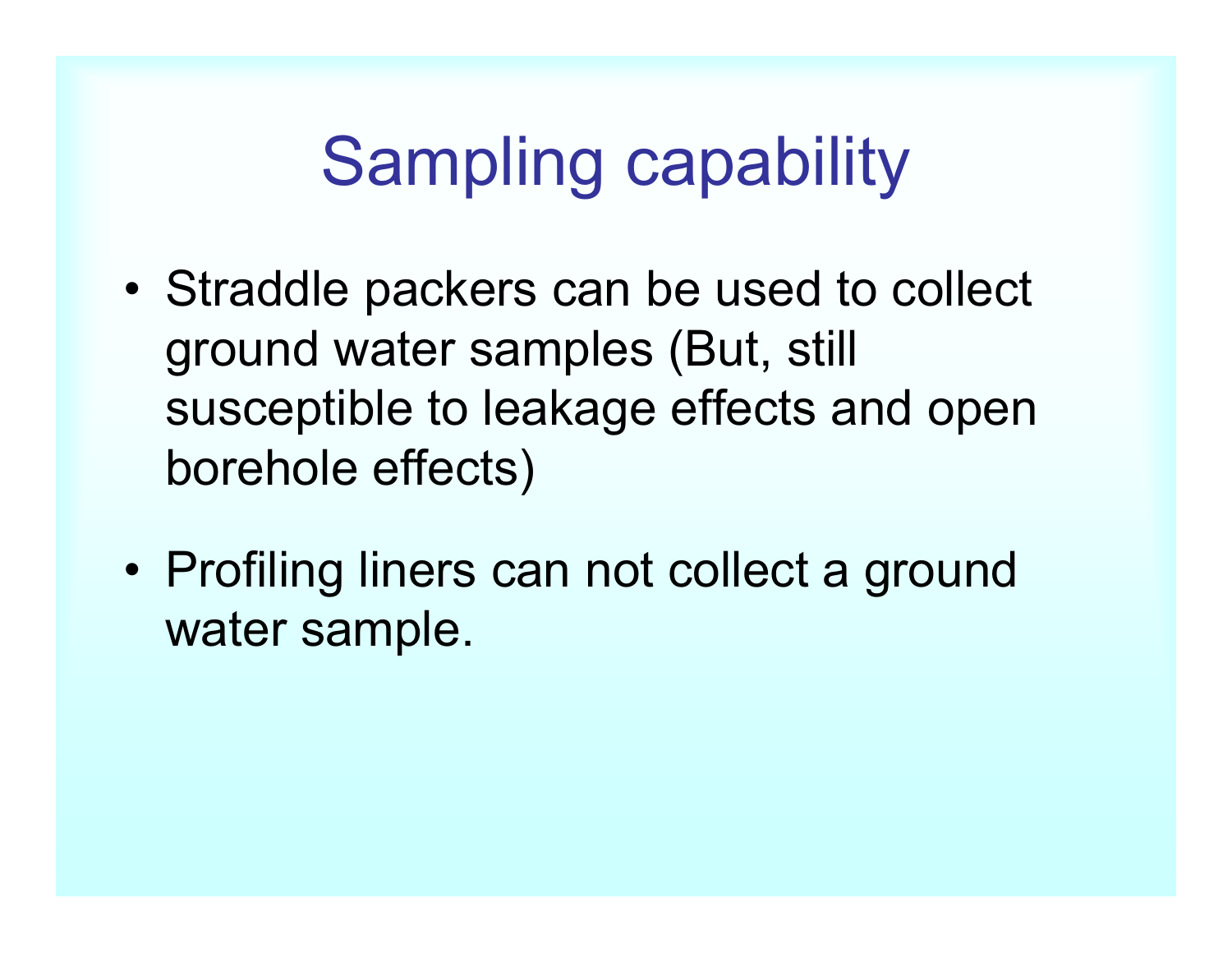## How long is the hole open to cross connecting flow?

- Liner installations leave the borehole open to potential cross connection for 1-4 hrs.
- • Packer testing of a 300 ft hole in 5 ft increments may leave the hole open for 2- 4 days.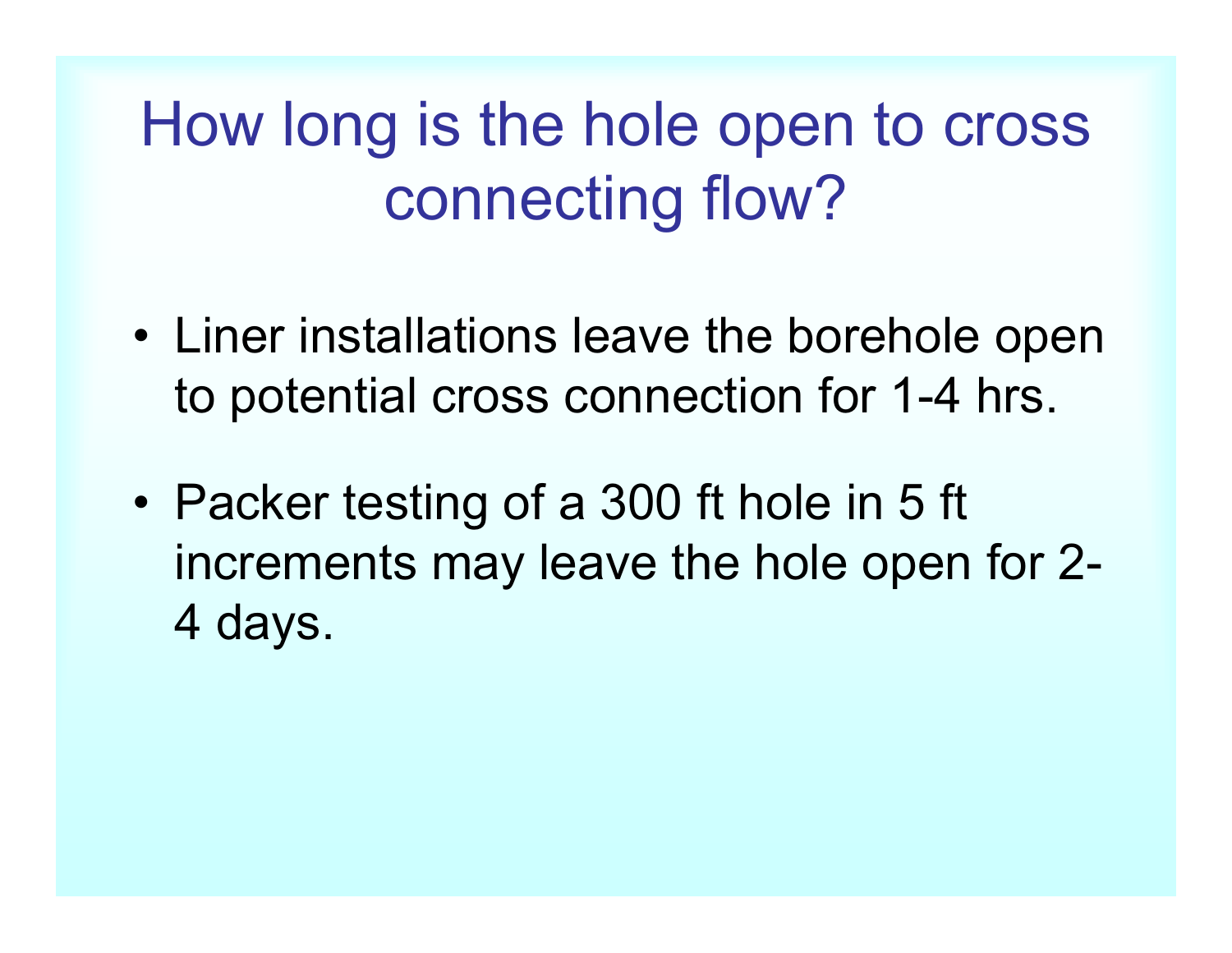### Entrapment risk

- Slough of the hole wall onto the top of the packer assembly can entrap the packer system in the hole. This hazard prevents use of the packer system in potentially unstable holes.
- No profiling liner has ever been entrapped in an unstable hole (123 measurements to date). The liner eversion and inversion process with the liner under pressure tends to stabilize the hole wall.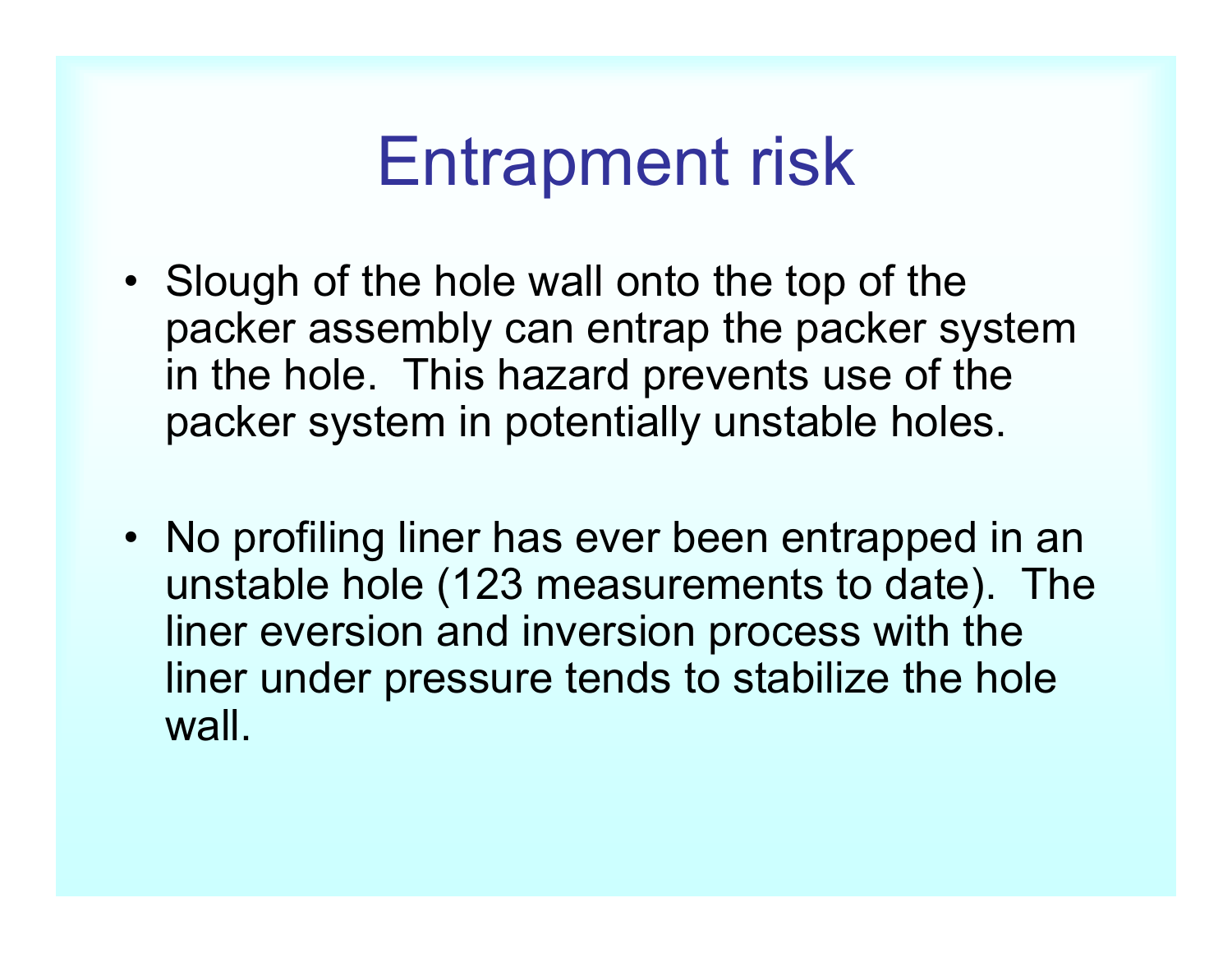## Cost (labor and equipment)

- • The liner equipment weighs far less than a packer system and the time to measure a typical hole is 2-3 hrs.
- • The packer testing of a 300 ft hole takes about 10-15 times as long as a liner run and uses heavier equipment.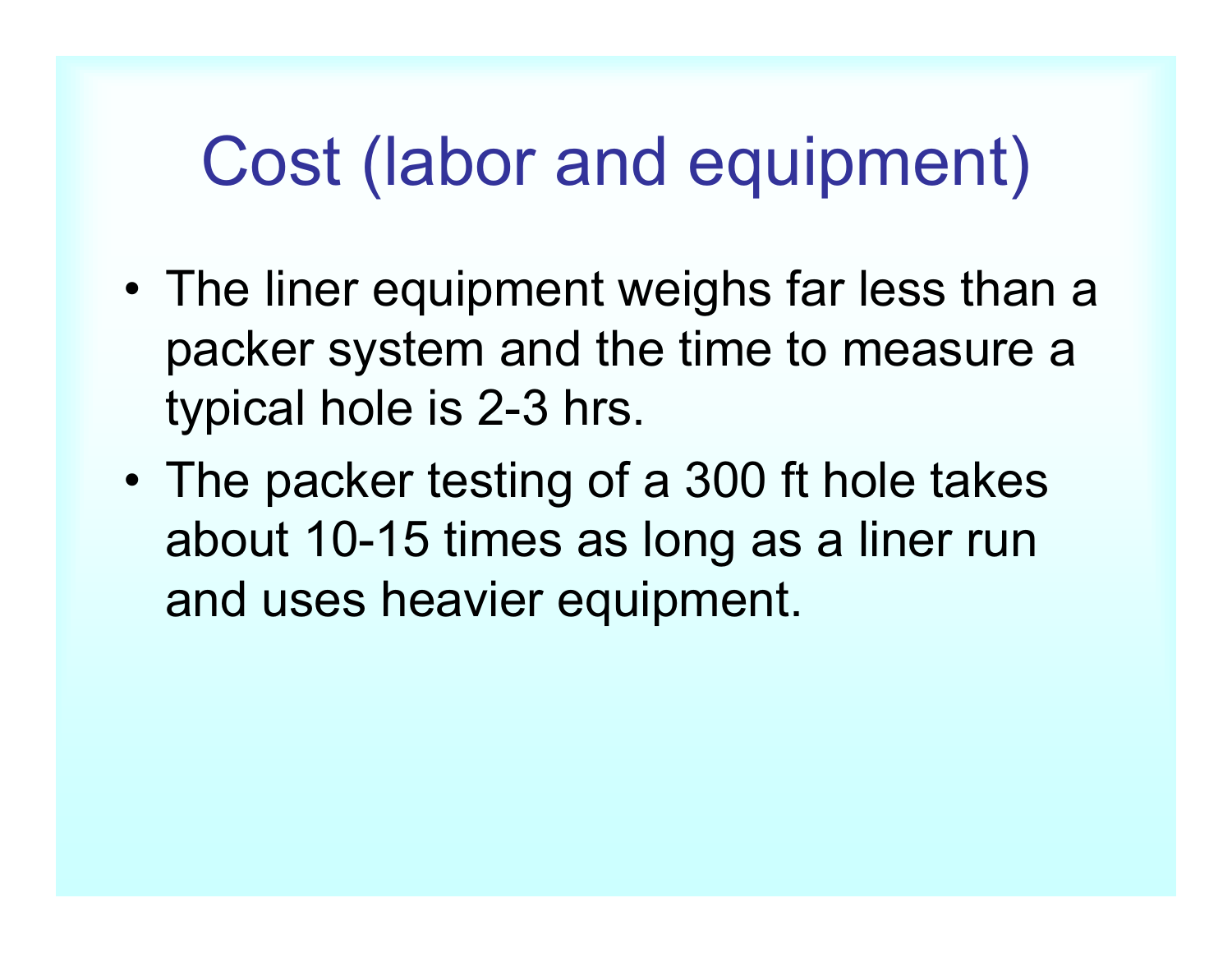#### Liner equipment Packer equipment





#### Both use a water source and an electrical source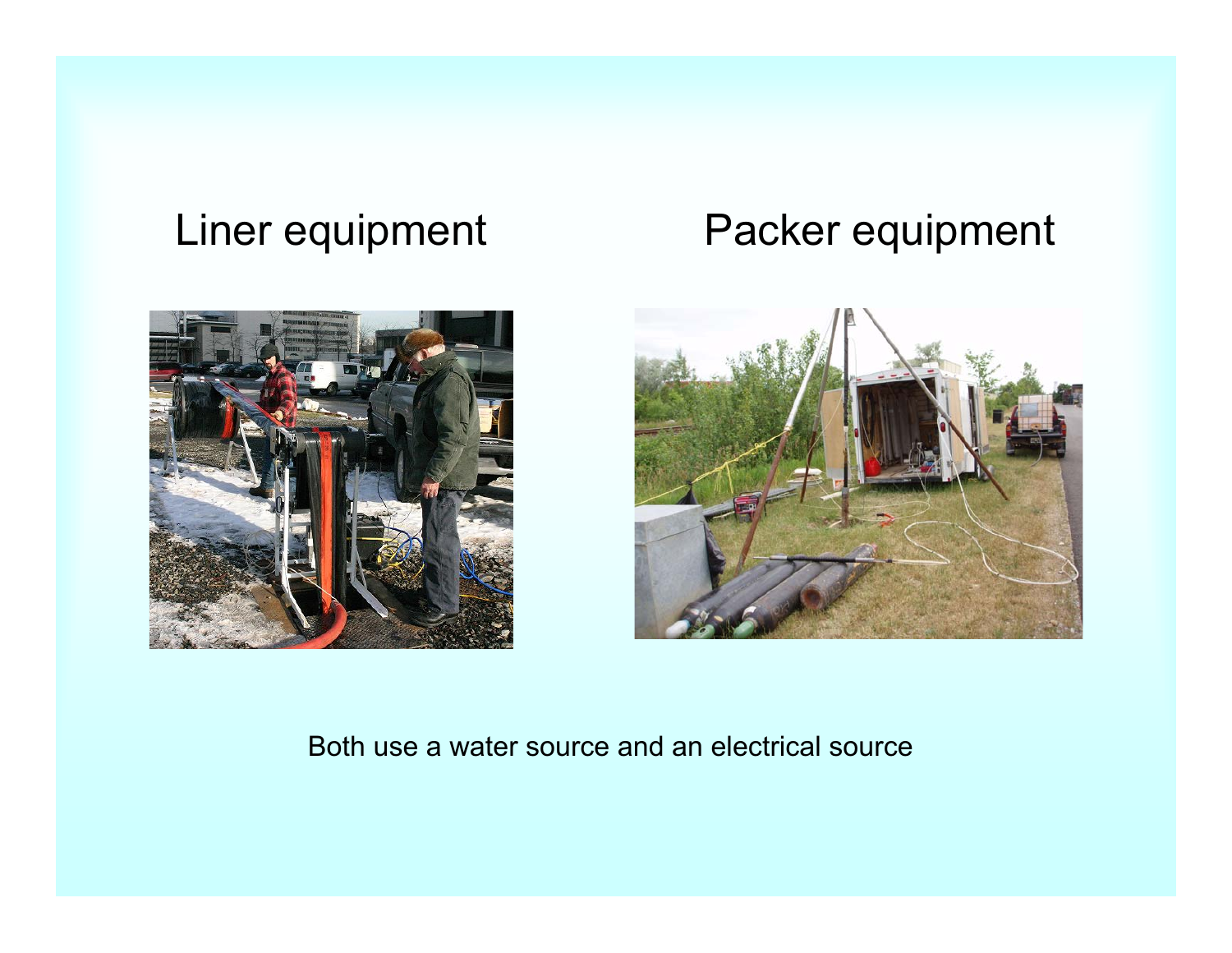#### Typical liner result

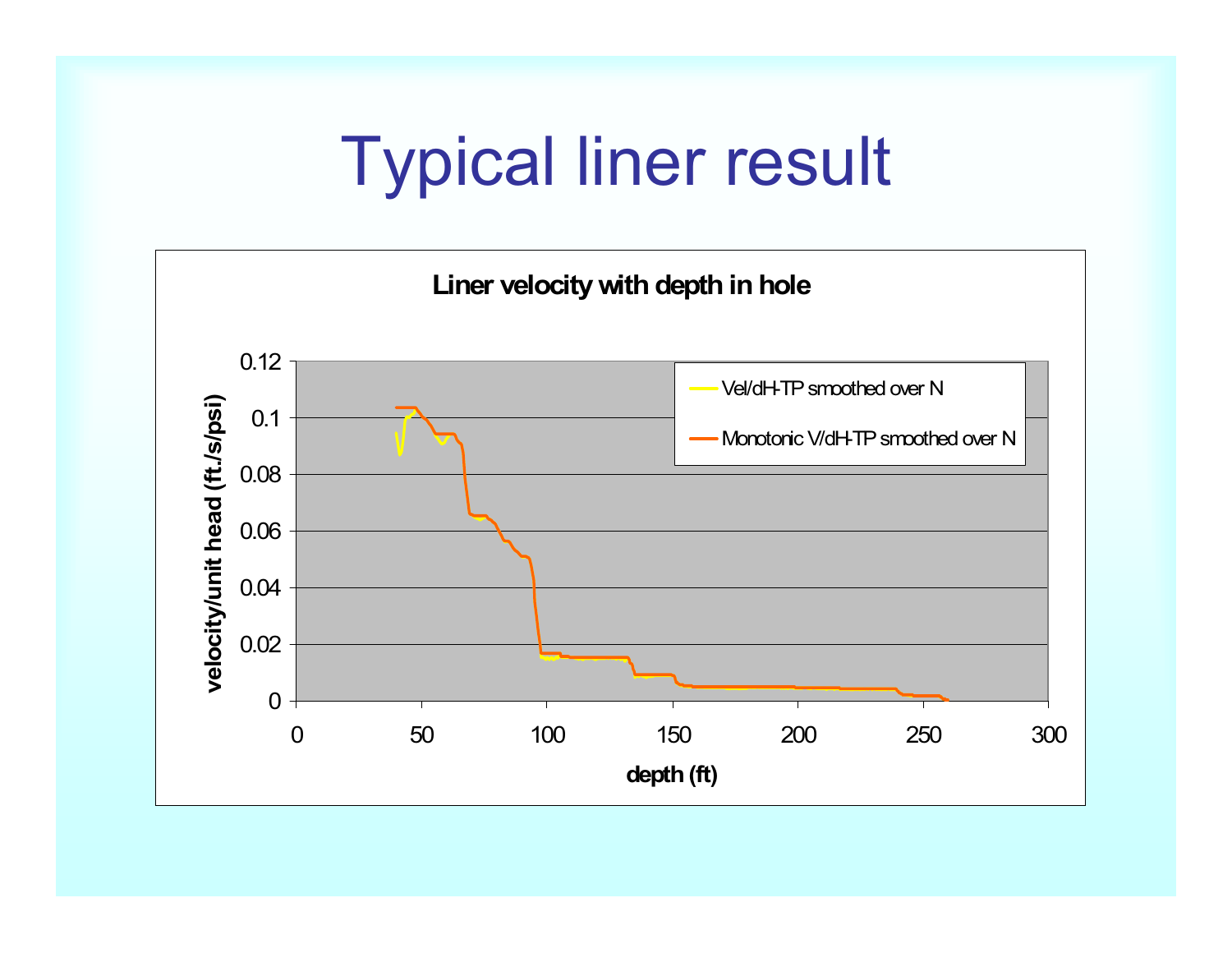## The resulting liner profile

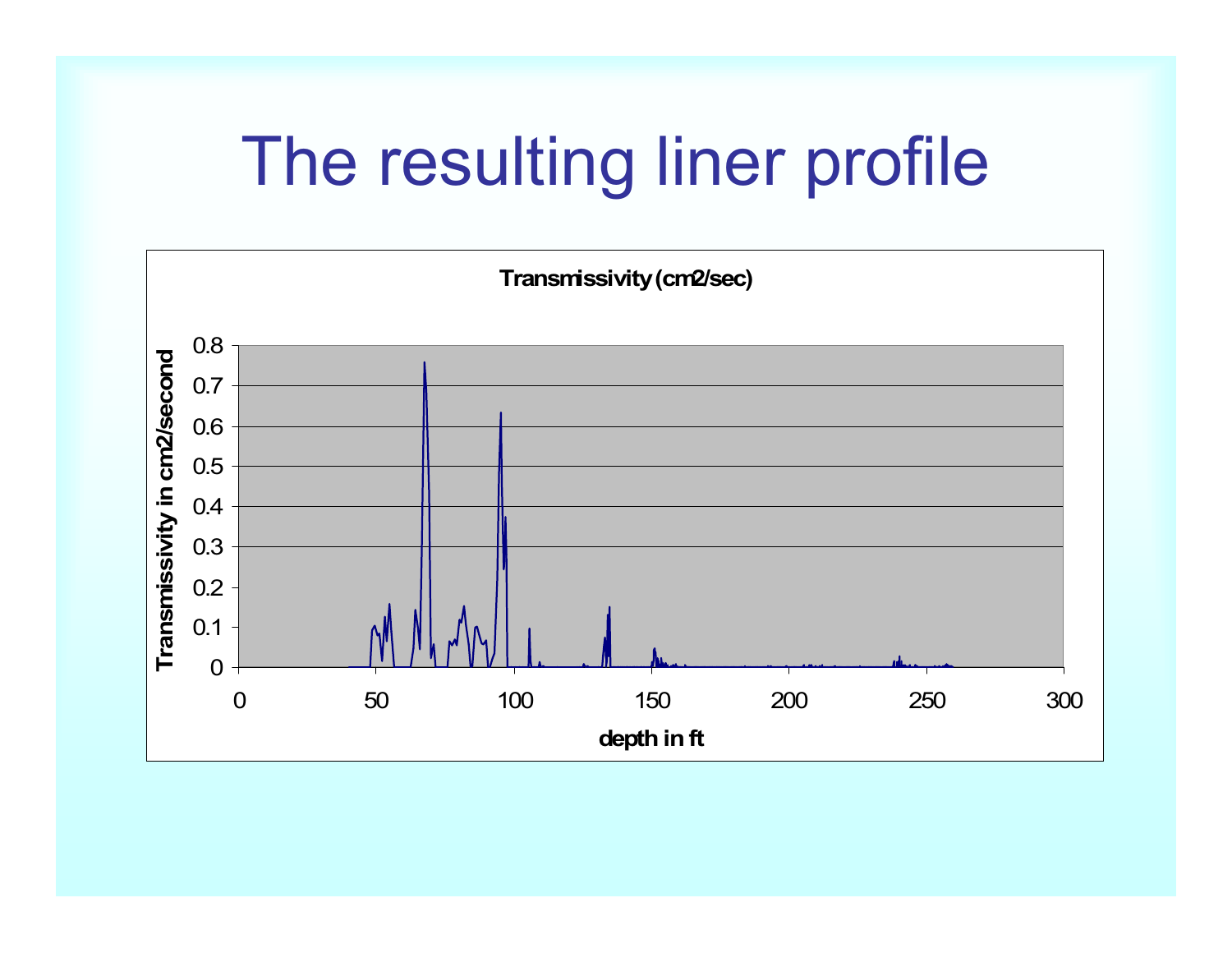#### Another liner transmissivity profile

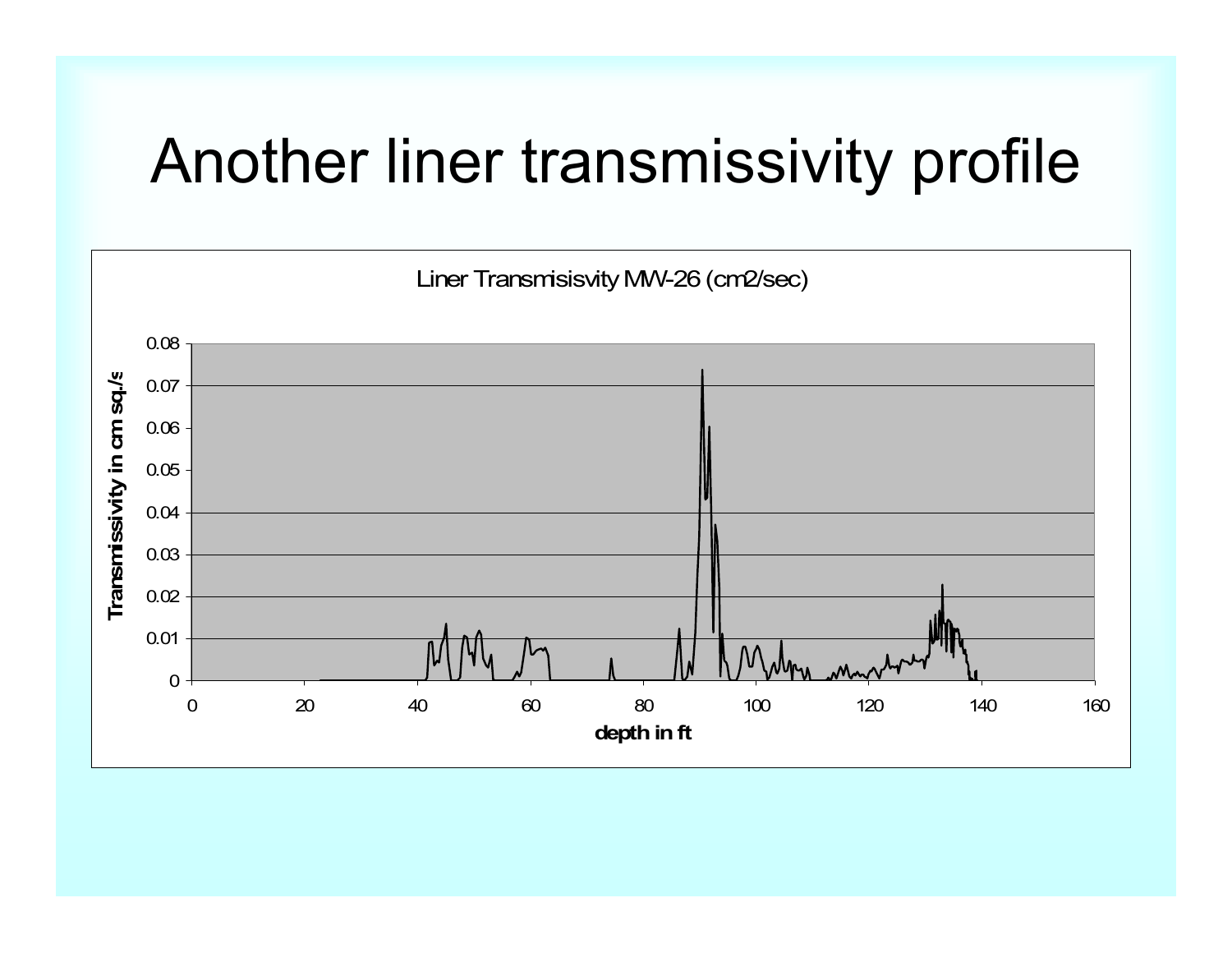#### packer results compared to liner results

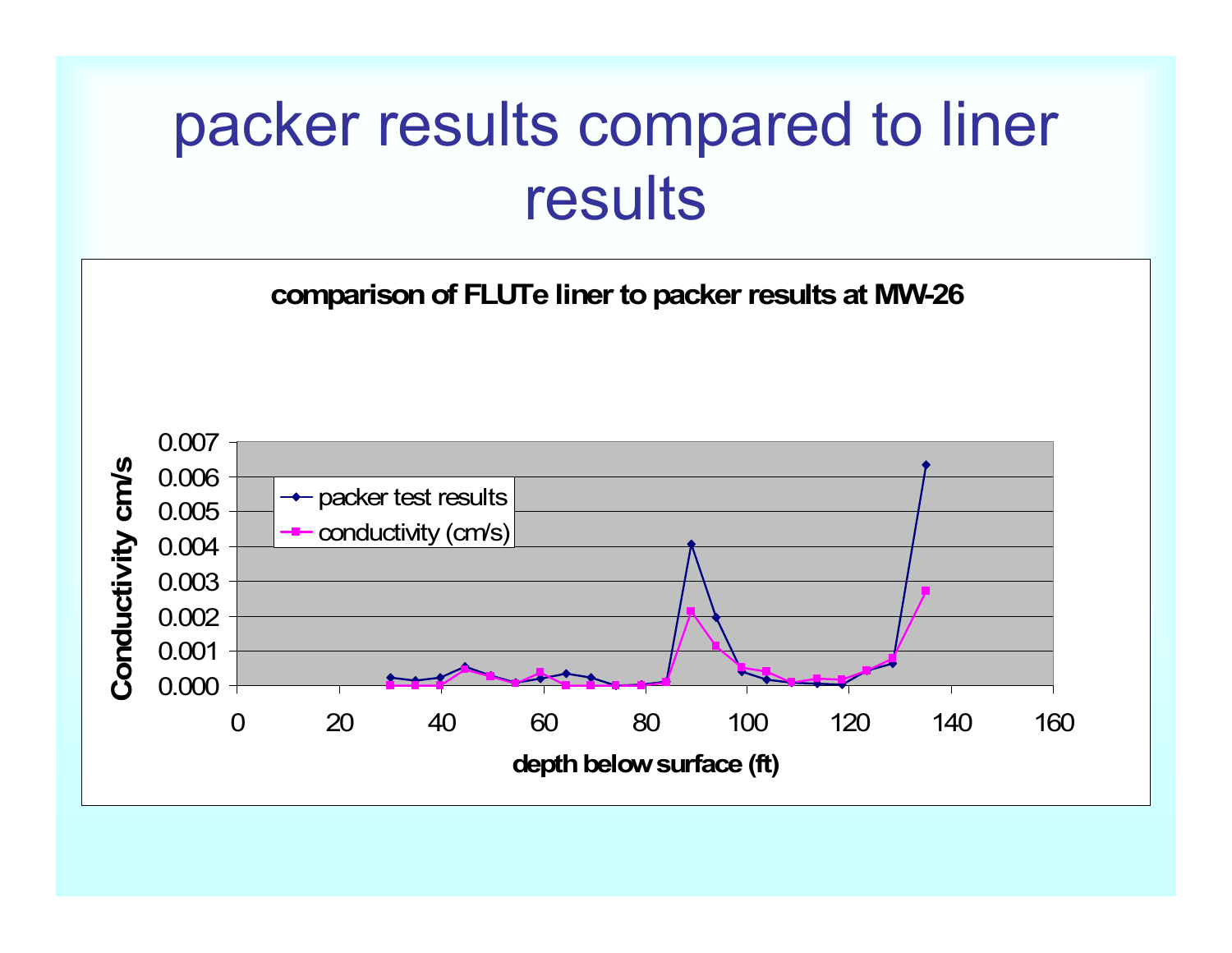| <b>Parameter</b>            | <b>K</b> Profiling liner                               | <b>Straddle Packers</b>                             |
|-----------------------------|--------------------------------------------------------|-----------------------------------------------------|
| <b>Spatial resolution</b>   | 1 inch to 1 ft.<br>(velocity dependent)                | 5 ft typically<br>smaller spacing adds time         |
| <b>Time for measurement</b> | 2-4 hours<br>(relatively independent of<br>hole depth) | 2-6 days<br>(directly dependent on<br>hole depth)   |
| Range of measurement        | 4.0e-07m/s to 1.0e-03m/s                               | 4.5e-08m/s to 2.0 e-04m/s<br>or less with good seal |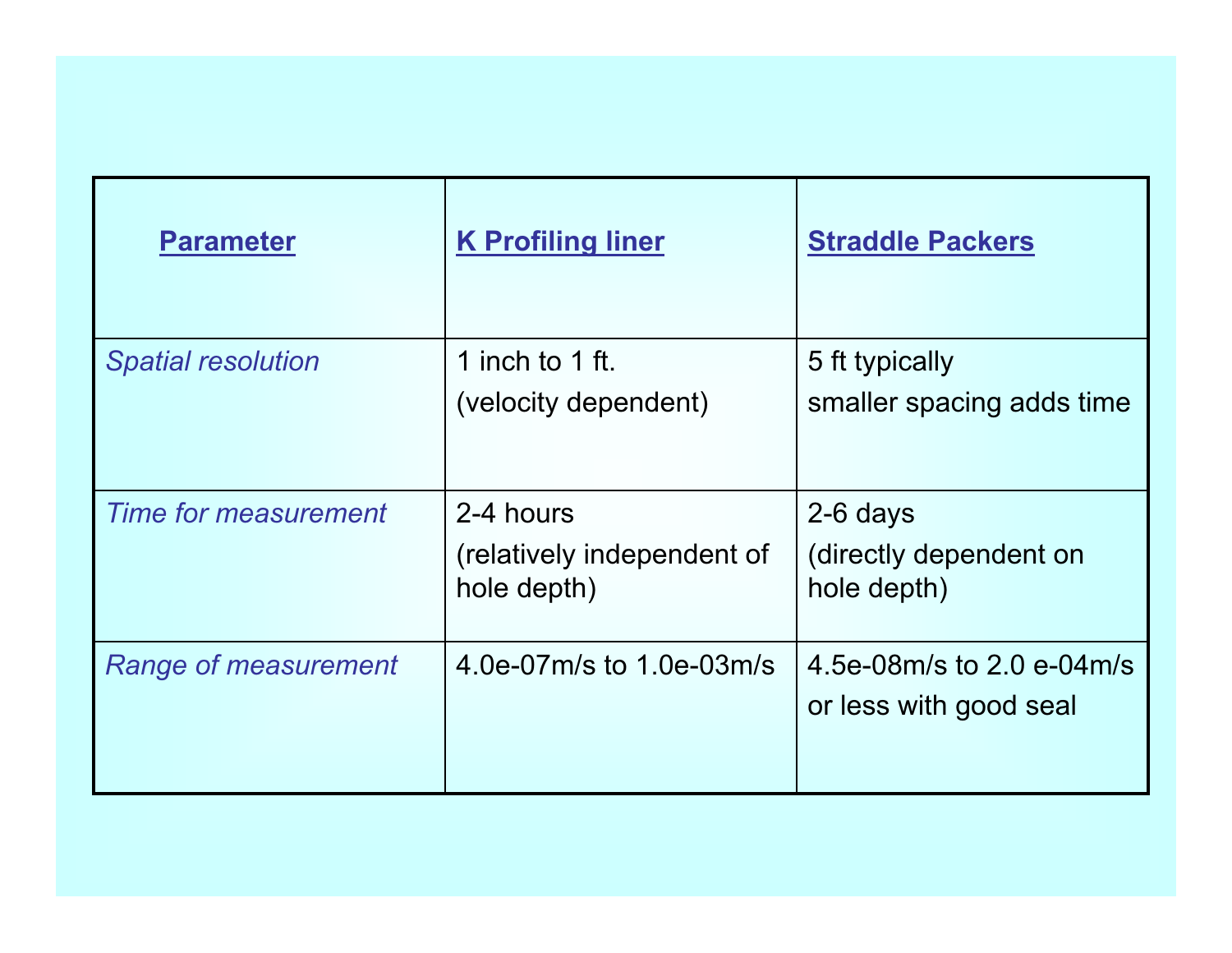| parameter                                 | liner                       | packers                                                   |
|-------------------------------------------|-----------------------------|-----------------------------------------------------------|
| <b>Borehole size limits</b>               | Any size above 3.5"         | Depends upon packer<br>availability                       |
| Seal bypass potential                     | <b>None</b>                 | Significant concern                                       |
| Time hole is open for<br>cross connection | 2-4 hrs.                    | 2-6 days                                                  |
| Seal of borehole<br><i>afterwards</i>     | Sealing liner left in place | None, to intermittent seal<br>if packer is left in place. |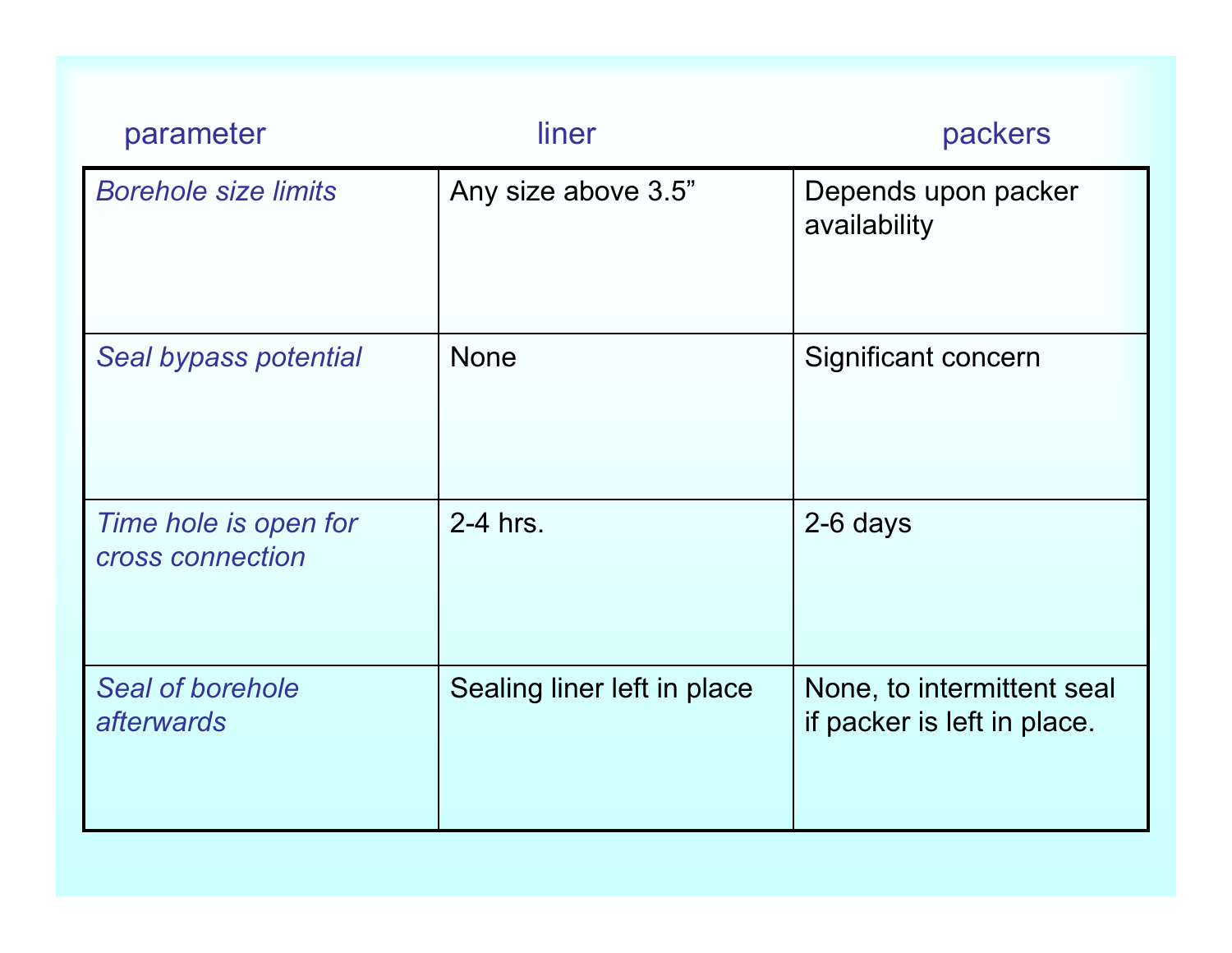| parameter                                                                | liner                                                                        | packers                           |
|--------------------------------------------------------------------------|------------------------------------------------------------------------------|-----------------------------------|
| <b>Meets Theim</b><br>assumptions                                        | Uncertain to good                                                            | Uncertain to good                 |
| Head measure.<br>capability                                              | <b>None</b>                                                                  | yes                               |
| <b>Sampling capability</b>                                               | <b>None</b>                                                                  | possible                          |
| Cost per hole.<br>(typically 10% of packer<br>testing for liner profile) | $$12$ /ft +(\$850+\$1500 per<br>day) Several holes often<br>done in one day. | Equip. rental $+4-8$ man<br>days? |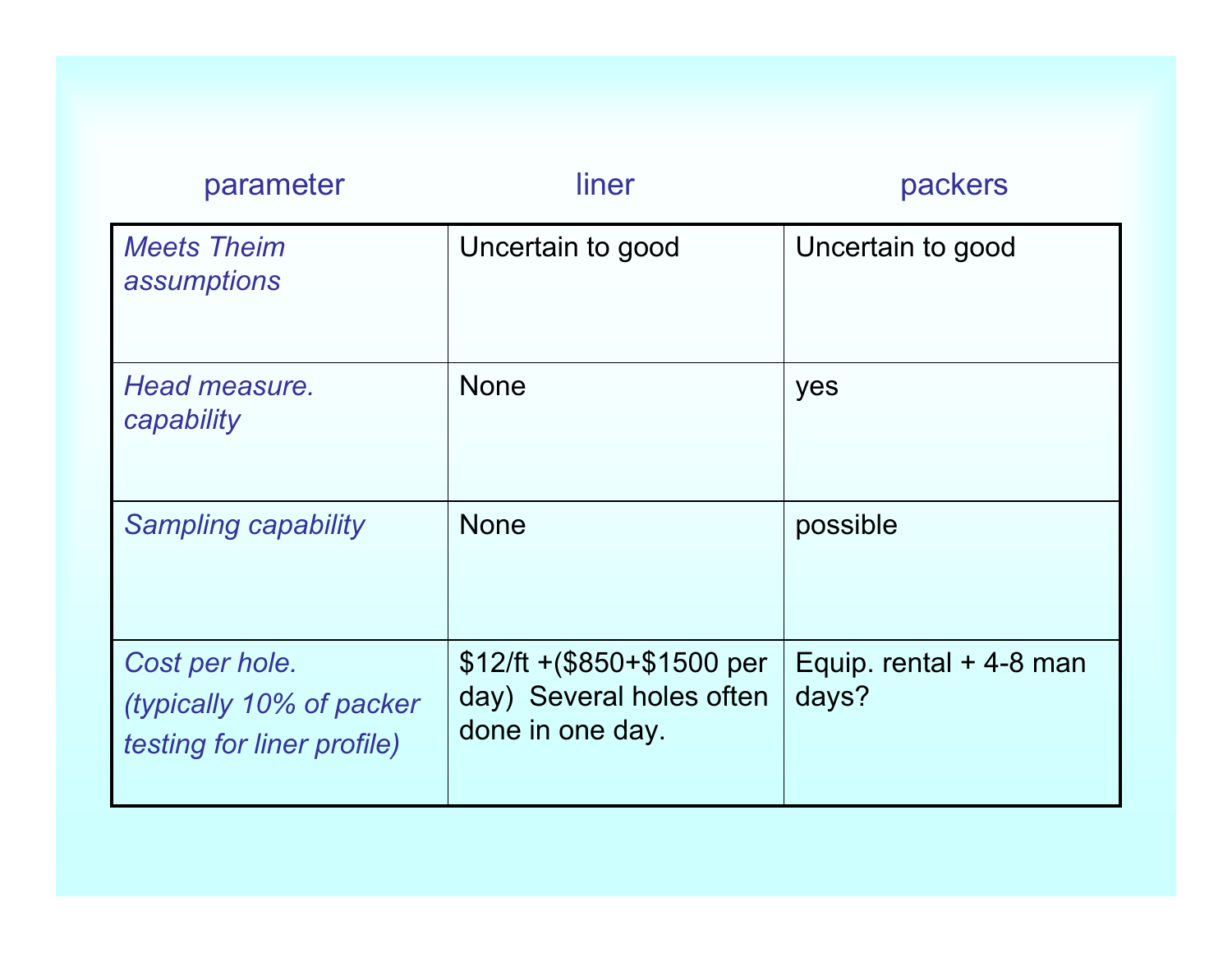#### **Conclusion**

- $\bullet$ Both methods use the Theim model for data reduction
- The liner measurement has higher spatial resolution and costs less than packer testing.
- The liner does not measure head or collect samples.
- $\bullet$  The packer has lower transmissivity resolution if it does not leak.
- • The packer system does allow head measurement and sample collection.
- $\bullet$  Entrapment of the packer system is a greater risk than for the liner system.
- The liner is left to seal the entire hole, and has much less cross connection risk.